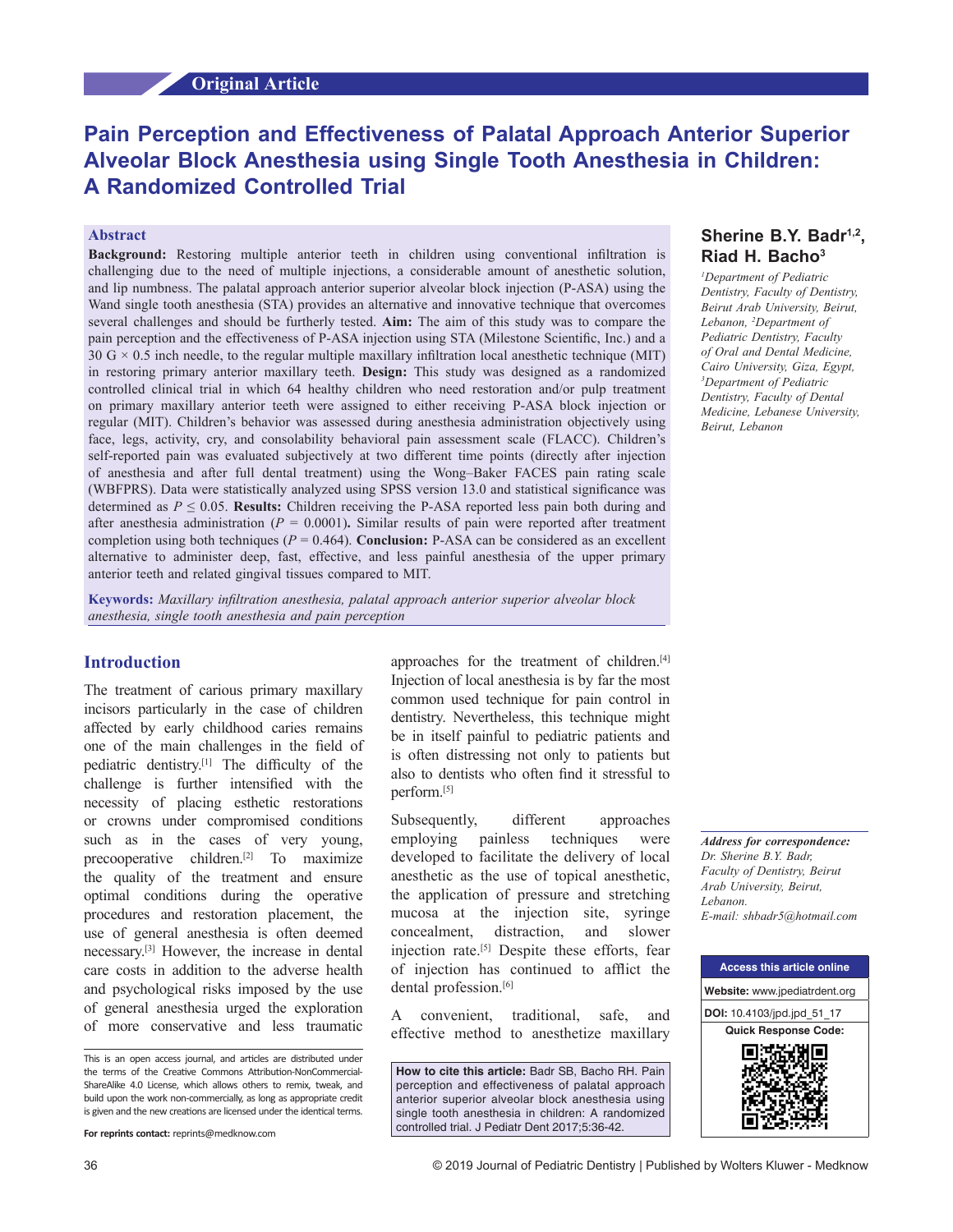teeth and associated tissues is the conventional infiltration technique (IT). In this technique, anesthesia is administrated in the mucobuccal supraperiosteal fold in close proximity to the apices of teeth to be anesthetized.[7] However, it requires multiple injections to cover multiple anterior teeth and causes anesthesia of the associated facial musculature and lip area.[8] This may lead to additional stress and apprehension, especially in precooperative children. Consequently, an alternative technique was introduced in 1999 by Friedman and Hochman, which is the palatal approach anterior superior alveolar nerve block (P‑ASA). This approach enables anesthesia of multiple teeth in the maxilla, up to six anterior teeth, as well as the palatine anterior one‑third and labial gingiva through one palatal injection while avoiding any collateral anesthesia of nearby tissues of the face as the lips or other muscles of facial expression.<sup>[9]</sup>

About two decades ago, the Wand (Milestone Scientific, Livingston, NJ) was introduced. The Wand is a computer-controlled local anesthesia delivery device. This device delivers the anesthetic solution at a slow constant rate using a microprocessor and an electronically controlled motor activated by a foot pedal. The anesthetic solution then passes through a thin, light‑weight handpiece, with a needle held in a pen-like grasp, under controlled pressure and volume ratios, independent of the tissue resistance.<sup>[10]</sup> This eliminates the variation in pressure due to the thumb‑operated plunger as in a traditional syringe. In addition, the device allows rotation of the needle during insertion, consequently enabling precise injections without deflection. This system has two flow speeds with adjustable flow rates, a slow one (ControlFlo) and a fast one (RapidFlo).[10]

To the best of our knowledge, there are no recent studies in the literature discussing the quality of the P‑ASA block injection anesthesia using the Wand single tooth anesthesia (STA) system, in comparison to the traditional maxillary infiltration local anesthetic technique (MIT) in children. This study aimed to compare the pain perception and effectiveness of the P-ASA block injection using a computer-controlled local anesthetic delivery (CCLAD) system The Wand STA, Milestone Scientific Pvt. Ltd., Livingston, USA using a 30 G  $\times$  0.5 inch needle on one hand, with the traditional MIT using the traditional dental syringe in restoring primary anterior maxillary teeth on the other hand.

## **Methods**

## **Ethical considerations**

This study was ethically approved by the Institutional Review Board at Beirut Arab University (IRB code: 2016H‑0036‑D‑R‑0151) and a consent form was signed by patients' guardians

## **Study population**

This study was designed as a randomized controlled clinical trial in which 64 healthy children (29 boys and 35 girls) aged between 4 and 6 years were equally assigned to either receiving a P‑ASA using The Wand STA using a 30 G  $\times$  0.5 inch needle or the regular multiple MIT using a traditional syringe. Sample size was calculated using www.sealedenvelope.com, where 58 patients were required to have an 80% chance of detecting an increase in the outcome, at the 5% level of significance, and six more patients were added for more convenience.

## **Inclusion and exclusion criteria**

Children who required restoration with or without pulp treatment on multiple maxillary anterior teeth were included in the study. The teeth were required to be on opposite sides of the midline. An included child had to have a medical history that does not entail any allergies to medications, local anesthesia, mental limitations, previous dental treatment, previous experience with intraoral injections, previous experience of treatment under conscious sedation, or any sort of medication known to alter or modify the child's perception of pain. As part of the inclusion criteria, each child's behavior was assessed using Frankl Behavior Rating Scale, a widely used scale in which the child's reaction to dental procedure is rated on a four-point scale ranging from definitely negative to definitely positive.[11] Only children with positive and definitely positive behavior were included in the study. Participants' guardians were required to sign an informed consent form after receiving detailed explanation about the procedure.

## **Randomization**

The subjects were randomly assigned by an independent dental assistant using a toss of a coin to the two groups of this trial:

- Group A (32 children): Receiving P-ASA block injection using the Wand STA using a 30 G  $\times$  0.5 Inch needle
- Group B (32 children): Receiving regular MIT using traditional syringe.

For participants in both groups, the whole procedure was explained to the child in age-suitable lay language. After seating the child on the dental chair, 2% lignocaine with 1:100,000 epinephrine was administered using 0.5 inch 30‑gauge needle. This was done after drying the injection site using cotton and applying a topical anesthetic gel for 30 (s). A distraction technique of nose rubbing during injection was employed. For patients in Group A, administration of anesthesia was done according to the manufacture's instruction. A cotton swab was pressed firmly against the typical palatal injection site lateral to the incisive papilla. The needle bevel was placed flat against the palatal mucosa and the flow of anesthetic solution was initiated with the STA mode (1 cc per 207 s) until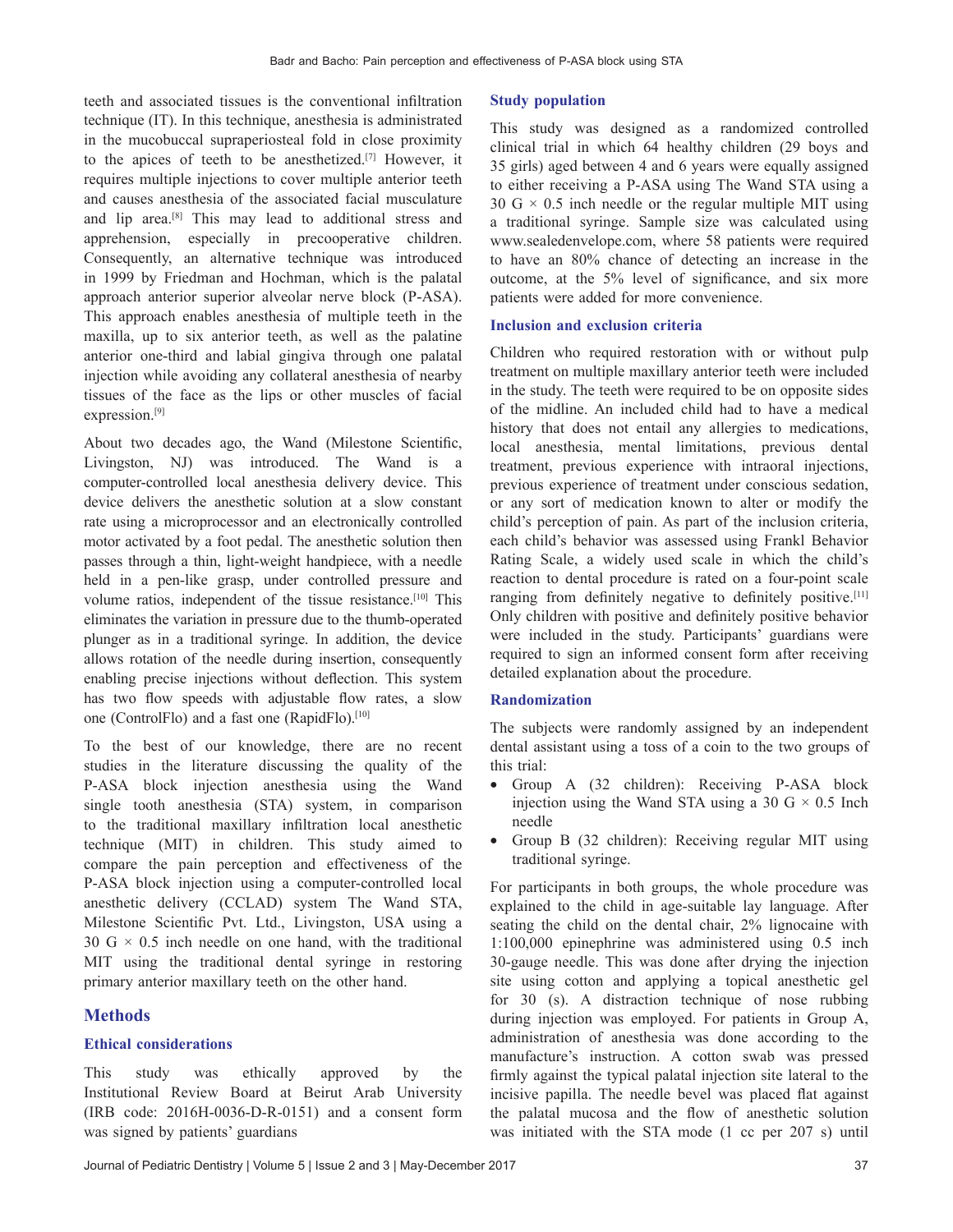one‑fourth of cartridge was delivered. After achieving mild anesthesia, the tissue was penetrated with the needle and injection was maintained to allow diffusion of anesthetic solution ahead of the needle tip. When blanching was observed, the needle was further advanced deeper into the nasopalatine canal [Figure 1]. Meanwhile, the injection was sustained using the normal mode (1 cc per 35 s) until the reminder of anesthetic solution in the cartridge was deposited. It is worth noting that, although the standard 1.8‑ml cartridges were used with the Wand STA which is similar to the regular handheld syringe, 1.4 ml is, in fact, the maximum amount of local anesthetic solution delivered by the Wand STA with a standard cartridge. $[12]$ This is because 0.2 ml remain unused in the cartridge and microtubing while another 0.2 ml is usually spent through purging of air from the tubing before injection.[12] For patients in Group B, each received multiple maxillary infiltration injections slowly at approximately 1 ml/min using a regular handheld aspirating syringe (Septodont, France). All injections were administrated by one operator to avoid interoperator variability.

Child behavior was assessed objectively during administration of the anesthesia using face, legs, activity, cry, and consolability (FLACC) by a dentist standing at 1.5 m away from the dental chair. The FLACC scale is an objective tool used to quantify and evaluate the pain behaviors of children who are aged between 2 months and 7 years old and characterized by their potential inability to verbally express the presence of pain or accurately report its severity. The FLACC Scale is widely known for its validity and reliability.[13] It encompasses five categories (i.e., FLACC) with each scored on a 0–2 scale resulting in a total score ranging from 0 to 10, with 0 representing the absence of pain.

The Wong–Baker FACES pain rating scale (WBFPRS) is a horizontal subjective scale used to assess self-reported pain of the child. It can be used in children aged 3–17 years. It consists of 6 hand‑drawn faces, scored between 0 and 10, and ranging from a smiling "no hurt" face on the far left to a crying "hurts worst" face on the far right.<sup>[14,15]</sup>

On the other hand, child's self-reported pain was assessed subjectively twice; once immediately after injection and another time after the full treatment procedure using WBFPRS [Figure 2 and Table 1].<sup>[13-15]</sup>

#### **Statistical analysis**

A nonparametric Mann–Whitney U‑statistical test was used to measure statistical differences in FLACC and WBFPRS results with the dependent variable being the anesthesia technique used (P‑ASA versus MIT). Wilcoxon Signed Ranks test was applied to test for statistical difference in WBFPRS scores between the two different time points of assessment (i.e., right after anesthesia and after full treatment) with regard to the anesthesia technique. Statistical significance was determined as  $P \leq 0.05$ . Data were statistically analyzed using SPSS version 13.0. The obtained results from the FLACC assessment were reported based on the four pain categories, also known as FLACC behavioral degrees, generally used for the interpretation of the FLACC scores [Table 2]. Similarly, WBFPRS core was presented based on its six ordinal pain categories [Table 2].

## **Results**

The sample included 64 healthy children (29 boys and 35 girls) aged 4–6 years and requiring restoration of primary maxillary anterior teeth with or without pulp treatment. All children were with positive or definitely positive behavioral reactions according to Frankl behavior scale. Cases were divided into two equal groups according to anesthesia technique (P‑ASA technique and MIT technique) [Tables 3 and 4].

Results showed that, during anesthesia administration, the majority of children who received anesthesia using P‑ASA technique felt mild pain (56.3%). Meanwhile, the majority of children in the MIT group felt moderate pain (81.3%) according to the FLACC assessment [Table 5]. Statistical



**Figure 1: P-ASA block injection using STA**

| Table 1: The Face, Legs, Activity, Cry, Consolability scale |                                                    |                                                                               |                                                                                               |  |  |
|-------------------------------------------------------------|----------------------------------------------------|-------------------------------------------------------------------------------|-----------------------------------------------------------------------------------------------|--|--|
| Criteria                                                    | Score 0                                            | Score 1                                                                       | Score 2                                                                                       |  |  |
| Face                                                        | No particular expression<br>or smile               | uninterested                                                                  | Occasional grimate or frown, withdrawn. Frequent to constant quivering chin, clenched jaw     |  |  |
| Legs                                                        | Normal position or relaxed Uneasy, restless, tense |                                                                               | Kicking, or legs drawn up                                                                     |  |  |
| Activity                                                    | Lying quietly, normal<br>position, moves easily    | Squirming, shifting back and forth, tense                                     | Arched, rigid or jerking                                                                      |  |  |
| Cry                                                         | No cry (awake or asleep)                           |                                                                               | Moans or whimpers; occasional complaint Crying steadily, screams or sobs, frequent complaints |  |  |
|                                                             | Consolability Content relaxed                      | Reassured by occasional touching,<br>hugging or being talked to, distractible | Difficult to console or comfort                                                               |  |  |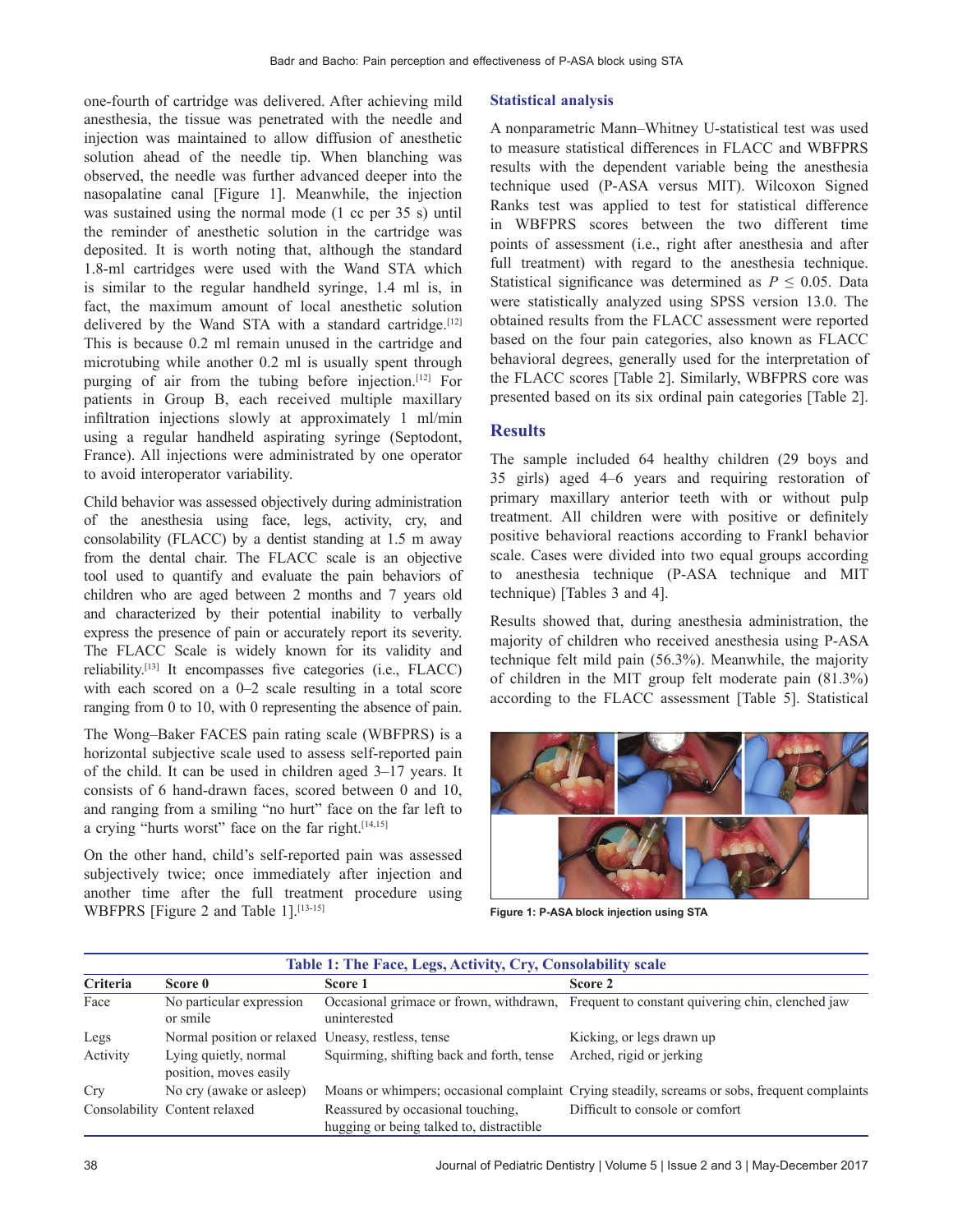analysis revealed a significantly lower pain level experienced in children receiving the P‑ASA technique compared to those who underwent the MIT technique.

As for the WBFPRS assessment, the majority of the children who received anesthesia using the P-ASA technique reported that the technique does not hurt (59.4%) directly after injection of anesthesia compared to 62.5% among those of MIT group who reported that it "hurts little more." After treatment completion, the majority of the children reported that there was no hurt regardless of the anesthesia technique used with 65.6% for the P‑ASA group and 56.3% for the MIT group. A difference in pain perception in the MIT group was noted between its assessment using WBFPRS directly after the injection and that after treatment completion, where after full treatment, the majority reported that the technique does not hurt (56.3%) compared to "hurts little more" directly after injection (62.5%) [Table 6]. Statistical analysis

| <b>Table 2: Studied outcome variables</b> |                                   |  |  |  |  |
|-------------------------------------------|-----------------------------------|--|--|--|--|
| <b>FLACC</b>                              |                                   |  |  |  |  |
| <b>FLACC</b> score                        | <b>FLACC</b> behavioral degree    |  |  |  |  |
| $\theta$                                  | Relaxed and comfortable           |  |  |  |  |
| $1 - 3$                                   | Mild pain                         |  |  |  |  |
| $4-6$<br>Moderate pain                    |                                   |  |  |  |  |
| $7 - 10$                                  | Severe discomfort or pain or both |  |  |  |  |
|                                           | <b>WBFPRS</b>                     |  |  |  |  |
| <b>WBFPRS</b> score                       | <b>WBFPRS</b> pain category       |  |  |  |  |
| $\theta$                                  | No hurt                           |  |  |  |  |
| $\overline{c}$                            | Hurts little hit                  |  |  |  |  |
| 4                                         | Hurts little more                 |  |  |  |  |
| 6                                         | Hurts even more                   |  |  |  |  |
| 8                                         | Hurts hole lot                    |  |  |  |  |
| 10                                        | Worst                             |  |  |  |  |

FLACC: Face, Legs, Activity, Cry, Consolability, WBFPRS: Wong‑Baker FACES pain rating scale

| <b>Table 3: Randomization of eligible pediatric patients</b><br>according to anesthesia, stratified by gender |           |          |              |  |  |  |
|---------------------------------------------------------------------------------------------------------------|-----------|----------|--------------|--|--|--|
| Anesthesia technique                                                                                          | $n\ (\%)$ |          |              |  |  |  |
|                                                                                                               | Male      | Female   | <b>Total</b> |  |  |  |
| P-ASA technique                                                                                               | 15(46.9)  | 17(53.1) | 32(100)      |  |  |  |
| MIT technique                                                                                                 | 14(43.8)  | 18(56.3) | 32(100)      |  |  |  |
| Total                                                                                                         | 29(45.3)  | 35(54.7) | 64 (100)     |  |  |  |

P‑ASA: Palatal approach anterior superior alveolar block injection, MIT: Maxillary infiltration local anesthetic technique

using Mann-Whitney U-test assessing the differences in WBFPRS scores measured directly after anesthesia administration, and after treatment completion revealed that, among children in the P‑ASA group, there is no significant difference in pain scores measured at the two different assessment times  $(P = 0.464)$ , with a mean rank of 2.0 recorded in both time stages. Among children in the MIT group, a significant difference in FACES scores measured directly after anesthesia and after full treatment was detected where scores after full treatment were significantly lower than those assessed directly after anesthesia injection  $(P = 0.0001)$  [Table 7].

## **Discussion**

Profound anesthesia is crucial for any successful dental procedure. Painless anesthesia is critical to achieve child cooperation and enhance the trust between the child patient and the dentist. Injection of local anesthesia may be equally stressful to both patients and dentists.<sup>[5]</sup> Thus, there is a need to explore approaches that aim to provide a pain‑free injection while simultaneously achieving the desired level of anesthesia. This need is further underlined by the fact that children who experience psychological suffering due to the use of general anesthesia or conventional traumatic dental care approach often avoid seeking dental care during adulthood.[11]

Dental fear and anxiety can emerge as a result of various reasons including previous experiences of pain and discomfort while seeking dental care which often impacts individuals' behavior toward dental health.[16] Anxiety and fear related to dental anesthesia injections might be due to mechanical trauma as a result of needle insertion, rapid discharge of anesthetic solution, or sudden distension of the oral tissues.<sup>[17]</sup> Thus, computer-controlled injection delivery devices were introduced to offer constant pressure/volume ratios of an anesthetic agent regardless of tissue resistance variations, enabling an effective and comfortable injection and eliminating the thumb-operated plunger variability of the traditional syringe.

Several studies in literature have compared injections using the Wand to those using the traditional technique through regular syringes to evaluate difference in terms of reaction to pain, reporting pain, and patient behavior.[18] However, data specific to pediatric patients remain scarce. The only existing study so far on the use of P‑ASA nerve block in children to anesthetize the primary anterior maxillary teeth

| Table 4: Minimum, maximum, average, and standard deviation of children's age (years) according to anesthesia |
|--------------------------------------------------------------------------------------------------------------|
| technique                                                                                                    |

| <b>Variable</b> | Anesthesia technique | Number of children | <b>Minimum</b> | <b>Maximum</b> | Average | <b>SL</b> |
|-----------------|----------------------|--------------------|----------------|----------------|---------|-----------|
| Age (years)     | P-ASA technique      | ے د                |                |                |         |           |
|                 | MIT technique        | ے ر                |                |                | 4.9     |           |
|                 | Total                | 64                 |                |                |         |           |

P‑ASA: Palatal approach anteriorsuperior alveolar block injection, MIT: Maxillary infiltration local anesthetic technique, SD: Standard deviation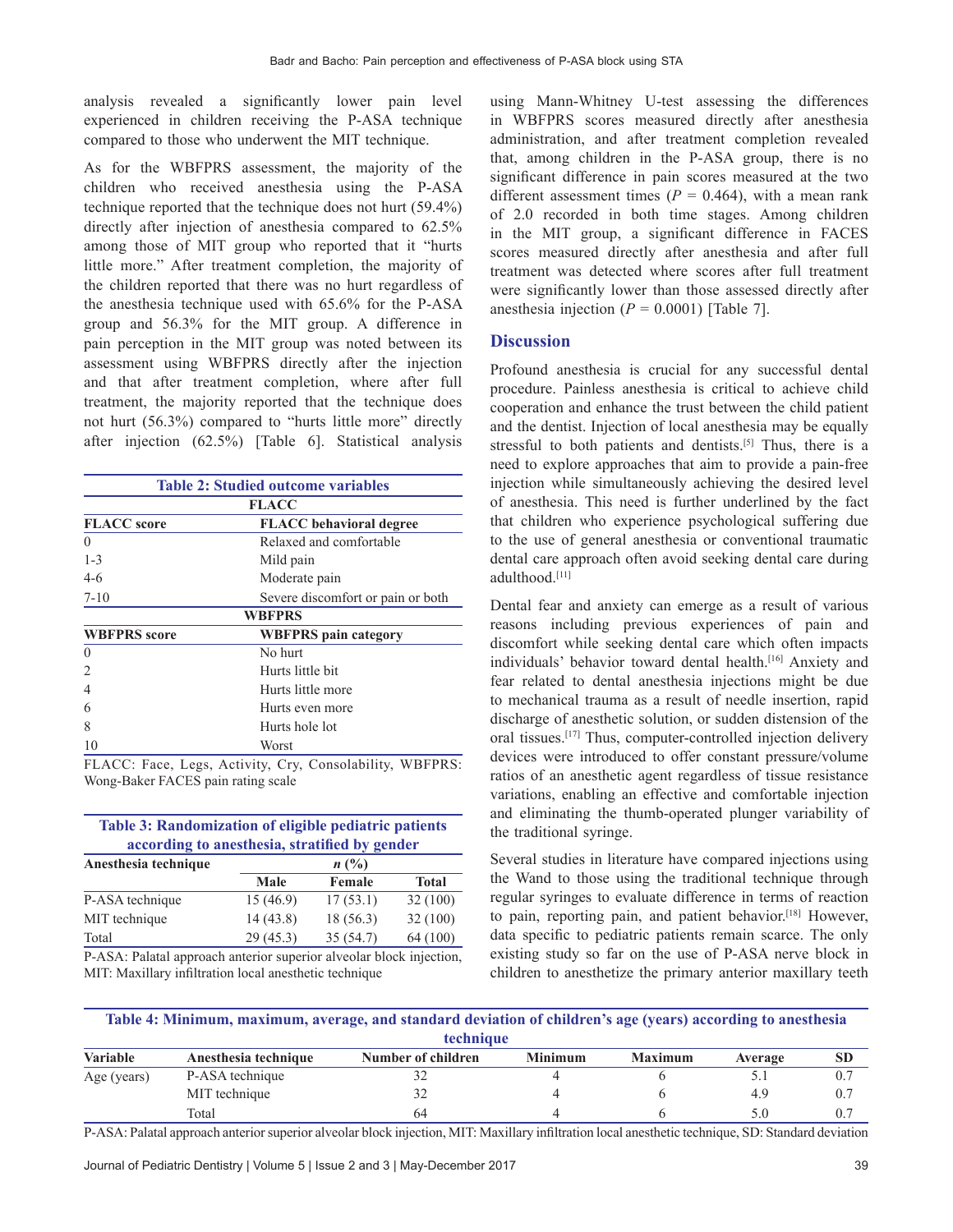was that done by Klein *et al*. in 2005.[12] The study showed that anesthesia with the CompuDent (Second generation Wand) system caused significantly less disruptive behavior during injecting the anesthetic solution than the traditional supraperiosteal injections. Nevertheless, both techniques seemed to provide similar anesthetic quality for the primary maxillary anterior teeth within quarter of an hour from anesthetic solution deposition.



**Figure 2: The Wong–Baker FACES pain rating scale**

## **Table 5: Results of Face, Legs, Activity, Cry, Consolability assessment stratified by anesthesia technique used**

| <b>FLACC</b> behavioral              | Anesthesia technique               |                                         |  |  |  |
|--------------------------------------|------------------------------------|-----------------------------------------|--|--|--|
| degree                               | P-ASA technique,<br>$n(^{0}/_{0})$ | <b>MIT</b> technique,<br>$n(^{0}/_{0})$ |  |  |  |
| Relaxed and<br>comfortable           | 8(25.0)                            | $\theta$                                |  |  |  |
| Mild pain                            | 18 (56.3)                          | 6(18.8)                                 |  |  |  |
| Moderate pain                        | 6(18.8)                            | 26(81.3)                                |  |  |  |
| Severe discomfort or<br>pain or both | $\theta$                           |                                         |  |  |  |
| Total                                | 32(100)                            | 32(100)                                 |  |  |  |

P‑ASA: Palatal approach anterior superior alveolar block injection, MIT: Maxillary infiltration local anesthetic technique, FLACC: Face, Legs, Activity, Cry, Consolability

In 2008, the third and latest generation, the Wand STA System, Milestone Scientific, Inc., Livingston, NJ, was launched, with the dynamic pressure sensing (DPS) technology. DPS was specifically fabricated for dental applications which added a feature that was not available in the previous second‑generation Wand Plus (CompuDent). The instrument allows continuous monitoring of real-time pressure during the whole injection procedure and can minimize the pressure used. Meanwhile, it can detect any loss of pressure due to leakage during the injection.[19]

The present study was performed to assess and compare the effectiveness of a single injection of P‑ASA using the described new System; Wand STA to the traditional MIT in restoring multiple maxillary primary anterior teeth in children through assessing pain perception both objectively and subjectively.

Only cooperative children, having "positive" or "definitely positive" behavioral ratings according to Frankl scale<sup>[20]</sup> were included in this study. As children with negative and definitely negative behavior might report more pain, distress and show more pain associated behavior during local anesthesia injection due to their anxiety.[21]

Extraction procedure was not selected in this study as it is considered to be the most painful procedure for children and require both buccal and palatal infiltration injection where palatal infiltration injection is among the most painful dental injections due to the characteristic of the palatal tissue and is considered by many dentists to be one of the most traumatic techniques used in dentistry<sup>[22]</sup> and thus will add to the challenge during MIT.

**Table 6: Results of Wong‑Baker FACES pain rating scale assessment stratified by anesthesia technique used and time of assessment**

| от аббебущеще                 |                                        |                       |                             |                        |  |  |  |
|-------------------------------|----------------------------------------|-----------------------|-----------------------------|------------------------|--|--|--|
| <b>WBFPRS</b> pain categories | Directly after injection of anesthesia |                       | <b>After full treatment</b> |                        |  |  |  |
|                               | P-ASA technique, $n$ (%)               | MIT technique $n$ (%) | P-ASA technique, $n$ (%)    | MIT technique, $n$ (%) |  |  |  |
| No hurt                       | 19(59.4)                               |                       | 21(65.6)                    | 18(56.3)               |  |  |  |
| Hurts little bit              | 13(40.6)                               | 9(28.1)               | 10(31.3)                    | 13(40.6)               |  |  |  |
| Hurts little more             |                                        | 20(62.5)              | 1(3.1)                      | 1(3.1)                 |  |  |  |
| Hurts even more               |                                        | 3(9.4)                |                             |                        |  |  |  |
| Hurts hole lot                |                                        |                       |                             |                        |  |  |  |
| Worst                         |                                        |                       |                             |                        |  |  |  |
| Total                         | 32(100)                                | 32(100)               | 32(100)                     | 32(100)                |  |  |  |

WBFPRS: Wong-Baker FACES pain rating scale, P-ASA: Palatal approach anterior superior alveolar block injection, MIT: Maxillary infiltration local anesthetic technique

| <b>Table 7: Results of Mann-Whitney U-test</b> |                      |       |            |                  |            |       |        |                                |
|------------------------------------------------|----------------------|-------|------------|------------------|------------|-------|--------|--------------------------------|
| <b>Studied variable</b>                        | <b>Studied stage</b> |       |            | <b>Mean rank</b> |            |       |        | <b>Significant difference?</b> |
|                                                |                      | P-ASA | <b>MIT</b> | <b>P-ASA</b>     | <b>MIT</b> |       |        |                                |
| WBFPRS scores                                  | After anesthesia     | 32    | 32         | 18.33            | 46.67      | 58.5  | 0.0001 | Yes                            |
|                                                | After full treatment | 32    | 32         | 31.05            | 33.95      | 465.5 | 0.464  | N <sub>0</sub>                 |

*P* value<0.05. WBFPRS: Wong-Baker FACES pain rating scale, P-ASA: Palatal approach anterior superior alveolar block injection, MIT: Maxillary infiltration local anesthetic technique, U: Results of Mann‑Whitney U‑test, *n*: number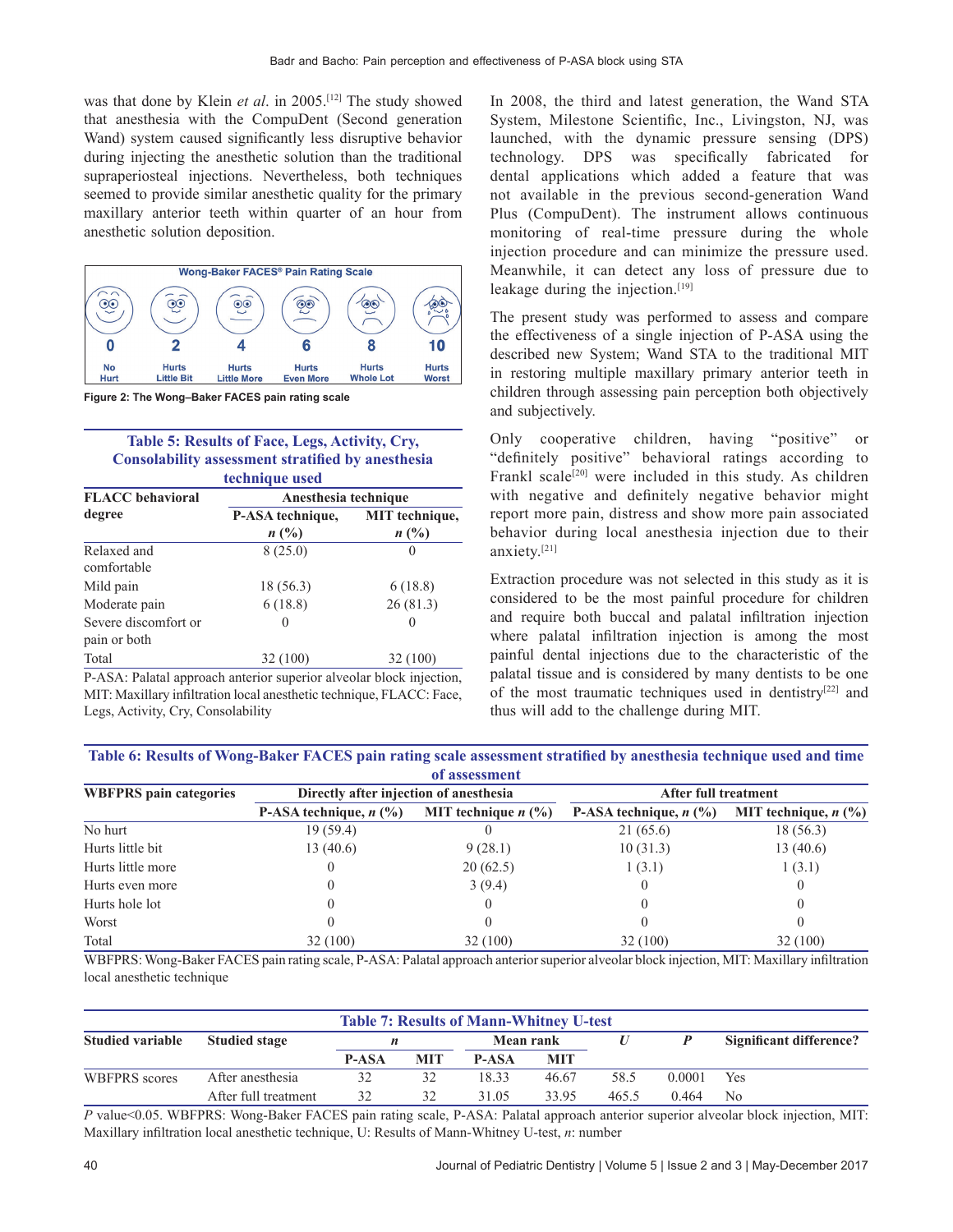Children with previous intraoral injections or any dental experience that might influence the results were excluded from the study. This was done to overcome the influence of patient's expectation, as patients with high pain expectations will significantly perceived dental injection as being more painful than others.[23]

The WBFPRS was utilized for subjective evaluation of pain as it is considered to be a valid, reliable, and simple scale for pain assessment in young children. This was done twice. Once immediately after anesthesia administration to asses self-experience of pain during injection technique and another time after the whole treatment procedure (anesthesia and restoration) to assess the effectiveness of anesthesia and the overall self‑experience of pain. This was done to evaluate pain from the child's own point of view.

As child's pain threshold can influence the subjective evaluation of pain, FLACC behavioral pain scale was used during anesthesia administration as an objective method that observes motor reactions to provide more consistent information about the child experience concerning pain since accurate pain assessment in children is more challenging to assess. The FLACC pain assessment tool is based on nonverbal communication that incorporates observing five categories of pain behaviors: facial expression, leg movement, activity, cry, and consolability and changing them into numerical record. Lower numerical score denotes less pain. The FLACC scale is considered a reliable and valid scale that can quantify pain‑related behavior, especially in young children who are not able to verbally report their actual pain.[13]

It is worth mentioning that neither the operator nor subjects were blind to the mode of local anesthetic delivery. However, an independent observer was assigned to evaluate patient behavior in an attempt to overcome any bias.

Results of this study indicated that the P‑ASA technique using the Wand STA might be a more efficient anesthesia technique than the traditional MIT in pediatric patients. This was highly underlined by the finding that children who received the P-ASA technique were significantly more comfortable than those receiving the MIT in reference to the objective FLACC assessment tool. Even when children self-reported their pain, P-ASA anesthesia technique appeared to be statistically less painful than MIT directly after injection. Allen *et al*.,[24] Ashkenazi *et al*.,[25] and Mittal *et al*. [26] reported similar findings highlighting that the use of computer‑controlled local anesthetic delivery injection system (CCLAD) was significantly less likely to cause the child to cry and to exhibit disruptive body movements.

This can be attributed to the fact that P‑ASA using the Wand STA as a CCLAD created an improved pressure gradient for the diffusion of solution even with different tissue resistances. This, in turn, maintained an optimal flow rate of anesthetic solution with the pressure variance, while the conventional syringe injection system directly relates the flow rate to the pressure of local anesthesia injected.[27]

Although superior effectiveness of P‑ASA perceived after treatment completion was noted, it was not proven statistically in this study. This indicated that the P‑ASA anesthesia technique proved to be statistically less painful than MIT directly after injection, yet both techniques were to some extend efficient in reducing self-perceived pain during treatment. This highlights the need for investing additional effort to investigate the effectiveness of P‑ASA compared to the traditional MIT after the completion of dental treatment.

Video recording the dental injection procedure and permitting another evaluator to observe it could have further improved the reliability of the results and this could be a limitation of this study. Moreover, heart rate measurement is not subject to observer bias and can be more valid measure that aid to direct observation, since it is a physiological parameter used for objective pain evaluation and can assess pain and anxiety indirectly.

## **Conclusion**

P‑ASA can be considered as an excellent alternative to administer deep, fast, effective, and less painful anesthesia of the upper primary anterior teeth and related gingival tissues compared to MIT.

## **Recommendation**

Pediatric dentists should consider the use of P-ASA using STA instead of the multiple MIT technique in restoring multiple anterior teeth in young questionably cooperative children, as it is a more comfortable, single injection technique that eliminate collateral numbness of circumoral tissues

#### **Financial support and sponsorship**

Nil.

#### **Conflicts of interest**

There are no conflicts of interest.

#### **References**

- 1. Colak H, Dülgergil CT, Dalli M, Hamidi MM. Early childhood caries update: A review of causes, diagnoses, and treatments. J Nat Sci Biol Med 2013;4:29‑38.
- 2. MacLean JK, Champagne CE, Waggoner WF, Ditmyer MM, Casamassimo P. Clinical outcomes for primary anterior teeth treated with preveneered stainless steel crowns. Pediatr Dent 2007;29:377‑81.
- 3. Tate AR, Ng MW, Needleman HL, Acs G. Failure rates of restorative procedures following dental rehabilitation under general anesthesia. Pediatr Dent 2002;24:69‑71.
- 4. Elmore JR, Priest JH, Laskin DM. Do patients fear undergoing general anesthesia for oral surgery? Anesth Prog 2014;61:69‑72.